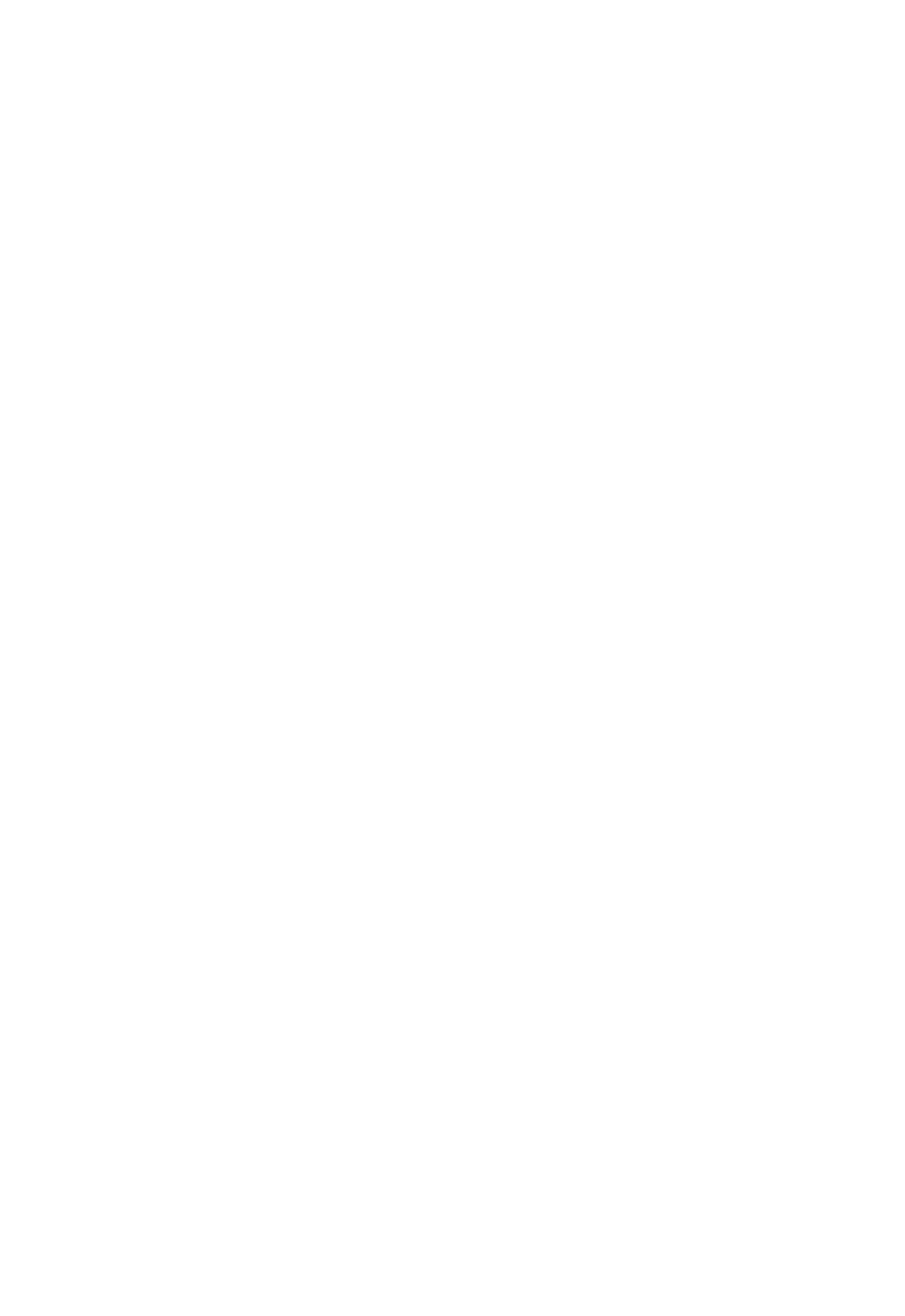#### **İSTANBUL ÜNİVERSİTESİ SOSYOLOJİ DERGİSİ**

**İSTANBUL UNIVERSITY JOURNAL OF SOCIOLOGY**

#### **Cilt/Volume 40 • Sayı/Number 2• Aralık/December 2020 ISSN** 1304-2998 **• doi** 10.26650/SJ

#### *İstanbul Üniversitesi Sosyoloji Dergisi* uluslararası ve hakemli bir dergidir. Yayımlanan makalelerin sorumluluğu yazarına/yazarlarına aittir.

*İstanbul University Journal of Sociology* is the official peer-reviewed, international journal of the Istanbul University Department of Sociology. Authors bear responsibility for the content of their published articles.

#### **YAYIN KURULU/EDITORIAL MANAGEMENT**

**Baş Editör/Editor-in-Chief** İsmail Coşkun (Prof. Dr., İstanbul Üniversitesi)

**Sayı Editörleri/Guest Editors** Bai Gao (Prof. Dr., Duke University, Department of Sociology, USA) Emrah Yıldız (Dr., Ankara Hacı Bayram Veli Üniversitesi, Türkiye)

> **Yönetici Editör/Managing Editor** Murat Şentürk (Doç. Dr., İstanbul Üniversitesi)

**Çeviri Editörleri/English Language Editors** John Zacharias Crist Kevin A. Collins

#### **EDİTÖRYAL KURUL/EDITORIAL BOARD**

Adem Başpınar (Dr. Öğr. Üyesi, Kırklareli Üniversitesi, Kırklareli, Türkiye) Ali Ergur (Prof. Dr., Galatasaray Üniversitesi, İstanbul, Türkiye) Ayşen Şatıroğlu (Doç. Dr., İstanbul Üniversitesi, İstanbul, Türkiye) Craig Browne (Assoc. Prof., Sydney University, Sydney, Australia) David R. Segal (Emeritus Prof., Maryland University, Maryland, U.S.) Douglas Kellner (Prof. Dr., University of California, California, U.S.) Enes Kabakcı (Prof. Dr., İstanbul Üniversitesi, İstanbul, Türkiye) Glenn Muschert (Prof. Dr., University of Miami, Florida, U.S.) J. Scott Brown (Assoc. Prof., University of Miami, Florida, U.S.) Jeffrey C. Alexander (Prof. Dr., Yale University, Connecticut, U.S.) Kurtuluş Kayalı (Prof. Dr., Ankara Üniversitesi, Ankara, Türkiye) Mehmet Samsakçı (Doç. Dr., İstanbul Üniversitesi, İstanbul, Türkiye) Michal Illner (Dr., Czech Academy of Sciences - Akademie věd České republiky, Prague, Czech Republic) Nadir Suğur (Prof. Dr., Anadolu Üniversitesi, Eskişehir, Türkiye) Philip Smith (Prof. Dr., Yale University, Connecticut, U.S.) Ryan Kelty (Assoc. Prof., Washington College, DC., U.S.) Sujatha Fernandes (Prof. Dr., City University of New York, New York, U.S.) Timothy Shortell (Prof. Dr., City University of New York, New York, U.S.) William Peter Baehr (Prof. Dr., Lingnan University, Tuen Mun, Hong Kong) Yücel Bulut (Prof. Dr., İstanbul Üniversitesi, İstanbul, Türkiye)

**\*Ada göre alfabetik sırada In alphabetical order by name**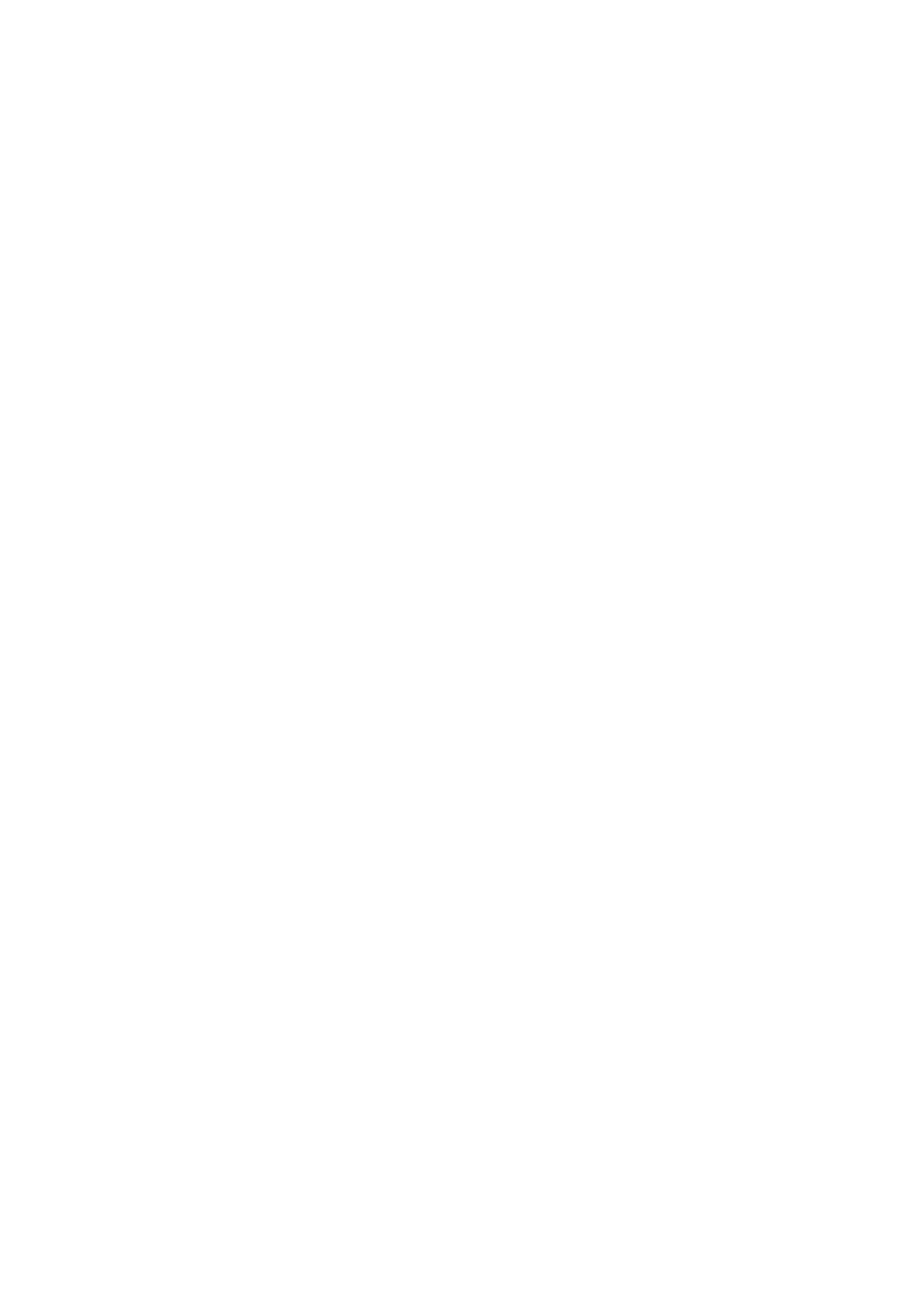**Yayıncı/Publisher** İstanbul Üniversitesi Yayınevi / İstanbul University Press İstanbul Üniversitesi Merkez Kampüsü, 34452 Beyazıt, Fatih / İstanbul - Türkiye Phone / Telefon: +90 (212) 440 00 00



**Yayın Türü/Publication Type** Yaygın Süreli/Periodical

**Yayın Dili/Languages of Publication** Türkçe, İngilizce, Almanca, Fransızca/Turkish, English, German, French

**Yayın Periyodu/Publishing Period** Altı ayda bir Haziran ve Aralık aylarında yayımlanır/Biannual ( June & December)

**Baskı ve Cilt/Press Hamdioğulları İçve Dış Ticaret A.Ş. Adres:** ZübeydeZübeyde Hanım Mah. Elif Sokak No: 7/197 Altındağ, Ankara Sertifika No: 35188 **Tel:** (0542) 695-7760 • **e-Posta:** hamdiogullari@hotmail.com

> **İletişim/Correspondence** İstanbul Üniversitesi Edebiyat Fakültesi Sosyoloji Bölümü Ordu Cad. No: 196 34459 Beyazıt İstanbul **Telefon:** +90 (212) 455-5700/15998 **Web:** https://iupress.istanbul.edu.tr/tr/journal/iusd/home **Elektronik posta:** sosyolojidergi@istanbul.edu.tr

*İstanbul Üniversitesi Sosyoloji Dergisi*; Clarivate Analytics Emerging Sources Citation Index (ESCI), ProQuest CSA Sociological Abstract, EBSCO SocINDEX (with Full Text), Emreging Sources Citation Index (ESCI), ULAKBİM TR Dizin ve Index Copernicus tarafından taranmakta ve indekslenmektedir.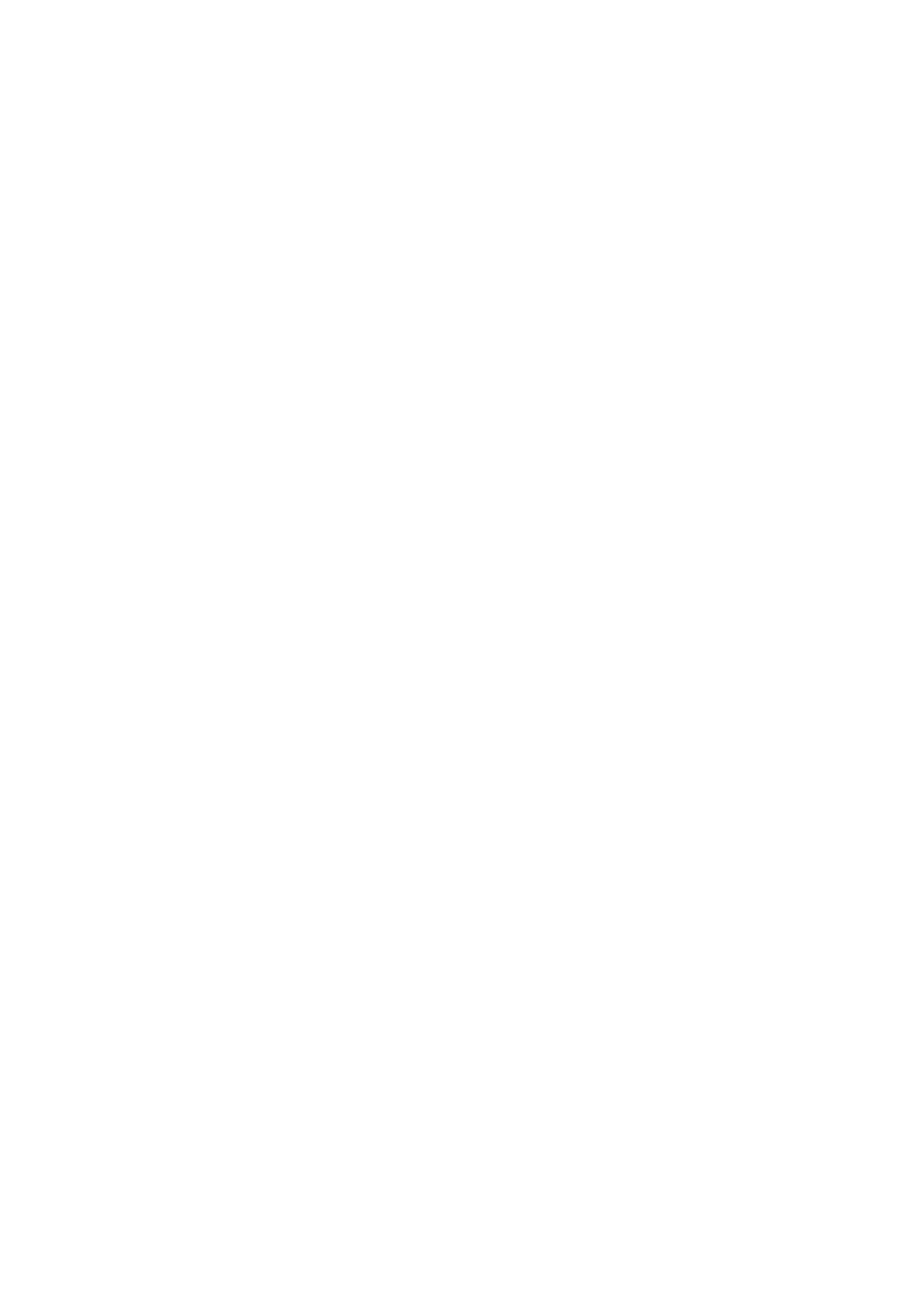### **İçindekiler/Table of Contents**

| EDİTÖRDEN/EDITORIAL<br>Bai Gao, Emrah Yıldız                                                                                                           |
|--------------------------------------------------------------------------------------------------------------------------------------------------------|
| <b>RESEARCH ARTICLE</b><br>The Renaissance of Industrial Policy: Developmentalism in the Era of Post Globalization577<br>Bai Gao                       |
| <b>RESEARCH ARTICLE</b><br>A Reassessment of Turkey's Import Substitution Strategy: Bureaucracy, Politics, and the<br>Emrah Yıldız                     |
| <b>RESEARCH ARTICLE</b><br>Globalization and Domestic Coping Strategies: The Development of China's Industrial Clusters  625<br>Li Guowu, Bai Gao      |
| <b>RESEARCH ARTICLE</b><br>Developmental States in the Twenty-First Century: New Wine into Old Bottles? 649<br>Judit Ricz                              |
| <b>RESEARCH ARTICLE</b><br>Development Finance: A Financing Platform Between the Government and the Market 677<br>Liu Weiping, Liu Daren               |
| <b>RESEARCH ARTICLE</b><br>Imitation, Innovation and State Capacity: What Do East Asian Industrial Policies Imply? 701<br>K. Ali Akkemik, Murat Yülek  |
| <b>RESEARCH ARTICLE</b><br>Liu Changxi, Gui Yong, Yu Qin                                                                                               |
| <b>RESEARCH ARTICLE</b><br>Dragon's Abacus: Developmentalist Strategy and Economic-Social Consequences of Chinese<br>Jun Yan, Chong Zhang, Tingting Li |
| <b>RESEARCH ARTICLE</b><br>Theorizing the Developmental State beyond Nation-State Histories and Trajectories:<br>Juho Korhonen                         |
| <b>RESEARCH ARTICLE</b><br>The Evolution of China's High-tech Zones and the Guiding Philosophy of the Developmental State803<br>Zuoxiang Zhao          |
| <b>RESEARCH ARTICLE</b><br>The Developmental Government and Economic Development in Sri Lanka 2005-2019:<br>Yan He                                     |
| <b>RESEARCH ARTICLE</b><br>Developmental States in sub-Saharan Africa: Reflections on State, Development, and<br>Hüseyin Emrah Karaoğuz                |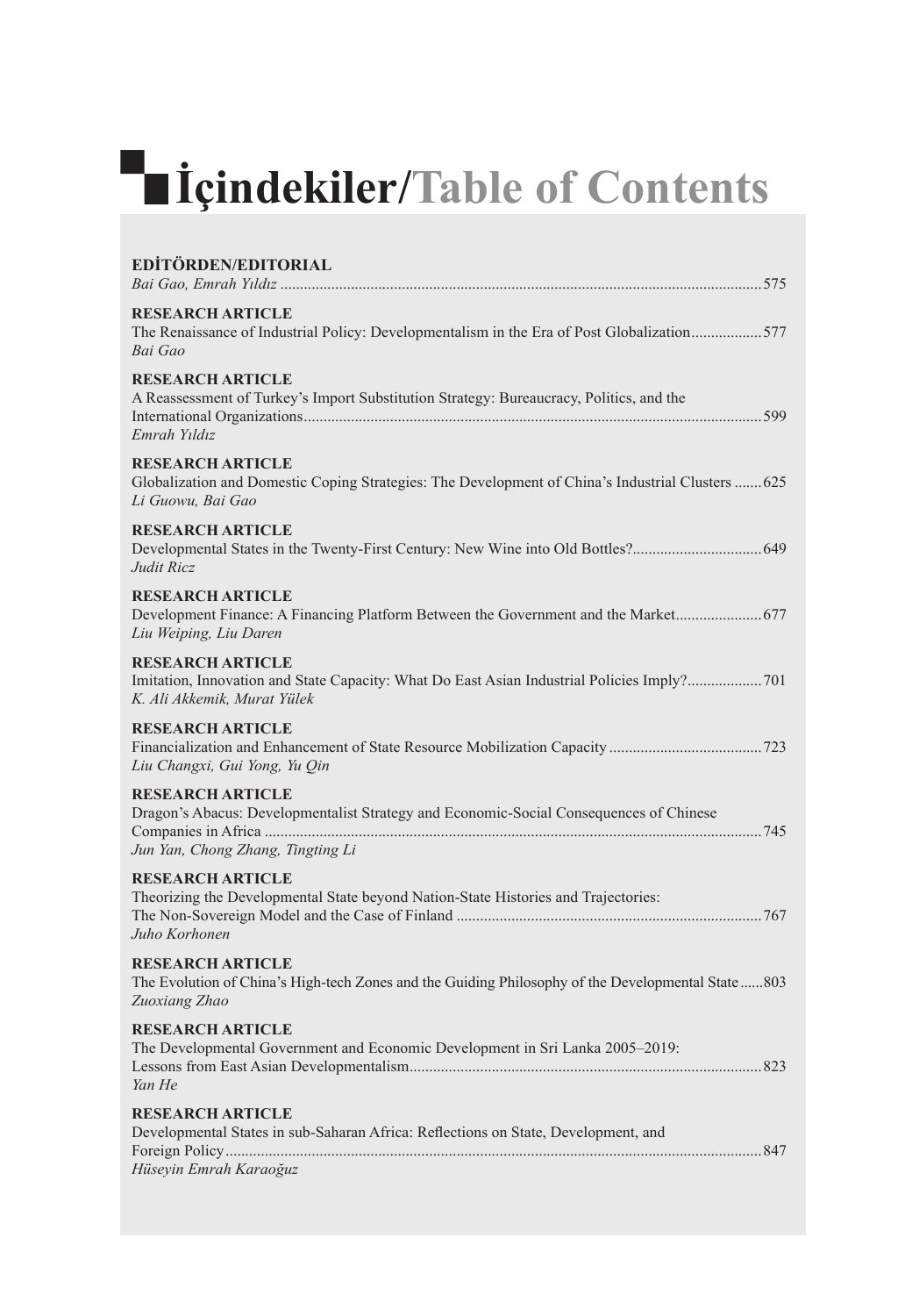## **İçindekiler/Table of Contents**

| ARASTIRMA MAKALESİ/RESEARCH ARTICLE<br>Türkiye'deki Planlı Kalkınmanın Eğitim Kurumu Olarak Halk Eğitimi Merkezleri<br>Community Houses: Education Institutions for Planned Development in Turkey<br>Mehmet Güven Avcı, Elif Kıran |  |
|------------------------------------------------------------------------------------------------------------------------------------------------------------------------------------------------------------------------------------|--|
| <b>RESEARCH ARTICLE</b><br>Kovid-19 Küresel Salgın Sürecinde İstanbul Üniversitesi Uzaktan Eğitim Uygulamalarına<br>Mahmut Ak, Levent Sahin, Ahmet Naim Cicekler, Mehmet Ali Ertürk                                                |  |
| <b>RESEARCH ARTICLE</b><br>The Horizontal Skills Mismatch in Vocational Education in Turkey: The Reasons for<br>H. Eren Suna, Hande Tanberkan, Emine Eroğlu, Mahmut Özer, Bekir S. Gür                                             |  |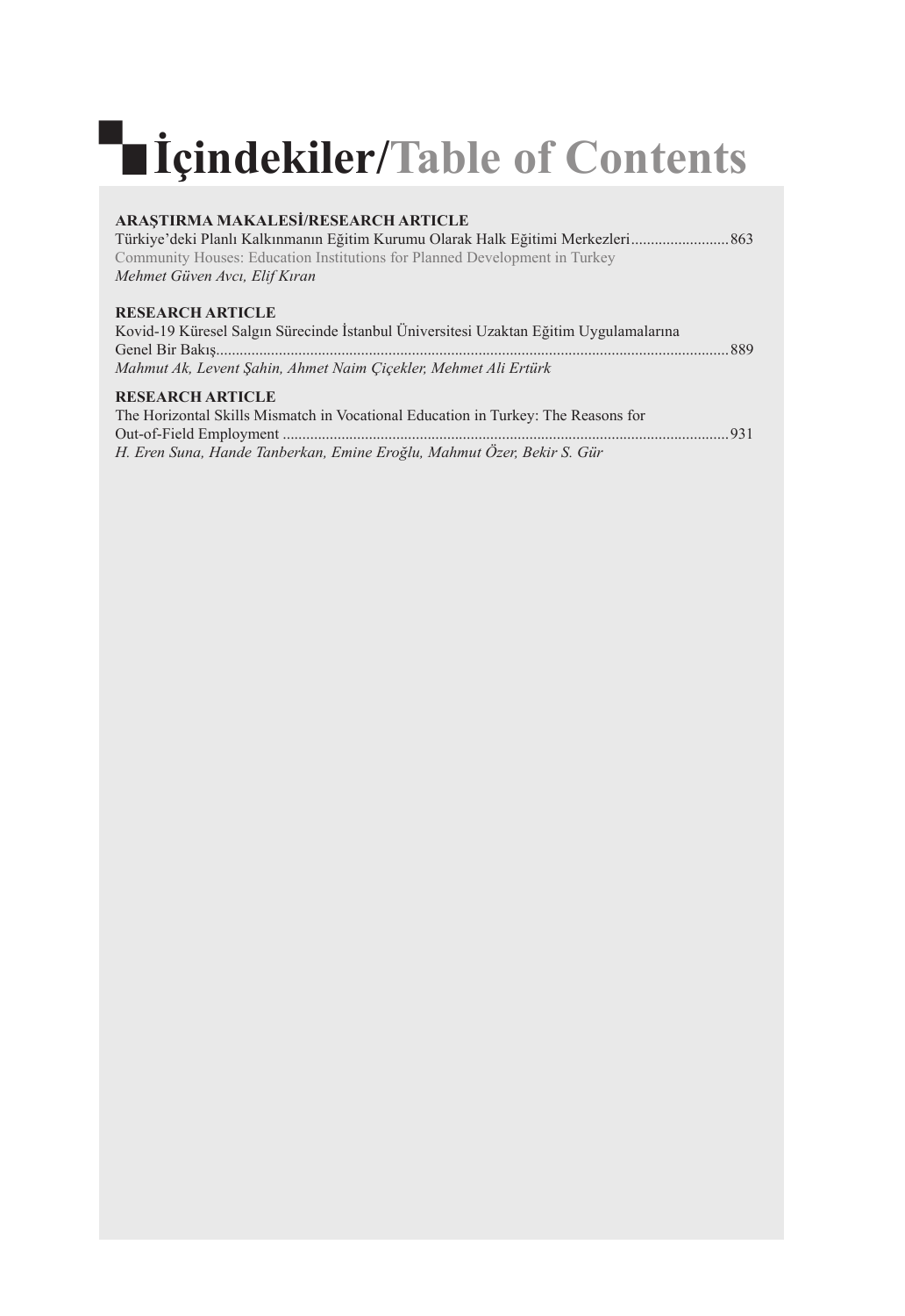### **EDİTÖRDEN/EDITORIAL**

Industrial policy has reoccupied the intellectual agenda in many countries since the 2008 global financial crisis. By highlighting the important role of the state in the economy, the global surge of industrial policy has presented a major challenge to neoliberalism and the Washington Consensus. In the heyday of globalization, neoliberalism used to prescribe market-driven strategies to developing countries. These days, however, not only have many developing countries reconsidered the alternative development models represented in Asian countries where states implement industrial policies to promote economic growth; under the pressure of increasing competition from China, even developed countries have begun to rethink the contribution the state should have in supporting the development of high-tech industries.

In order to participate in international discussions on industrial policy, we present you with this special issue on developmentalism and the developmental state.

Bai Gao categorizes industrial policy in relation to the conceptualizations of the state. The classical model of the developmental state focused on promoting exports of value-added industries and protecting domestic markets emerged before globalization had accelerated. However, the ongoing megatrends of globalization reversal, technological revolution, the profound transformation of the postwar international order, and the rise of China have revealed how states have adopted industrial policies to promote innovation in technological frontiers, to develop infrastructure, to reduce transaction costs, and to nurture a national competitive advantage.

Emrah Yıldız reconsiders Turkey's implementation of the import-substitution strategy. Although development has been the main goal of Turkey, the literature on developmentalism and the developmental state have had difficulties finding a place in Turkish academia. Turkey's longing and desire for building national industries has been tackled primarily from the perspective of modernization and dependency theories. Drawing upon the literature on developmentalism and the developmental state, Yildiz reinterprets the Turkish experience of development.

Li Guowu and Bai Gao attribute the distinctive characteristics of industrial clusters in China, including items from competition strategy, openness to FDI, distribution channels, and mode of governance mode to developmental stages, specific phases of the globalization pendulum movement, spatial concentrations of industrial clusters and specialized markets, and patterns of state-society relations.

Judit Ricz evaluates the literature on developmental states and researches a new paradigm. In this article, Ricz focuses on states' reconsidered roles in the economy since the global economic crisis of 2008 and sheds light on the future of developing states in the post-pandemic world.

Liu Weiping and Liu Daren show that development finance has addressed both market failures and government failures and has distinguished itself from both commercial finance and traditional policy finance. Development finance is characterized by governmental project selections where policy banks incubate finance and market outlets carry out the projects.

In contrast, Liu Changxi, Gui Yong, and Yu Qin demonstrate how finance has become the center of the Chinese economy. The state has strengthened its capacities in controlling and mobilizing resources through fiscal financialization, a two-tier interest rate system, the growth mechanism of foreign reserves, and the duel preference for both political and economic goals.